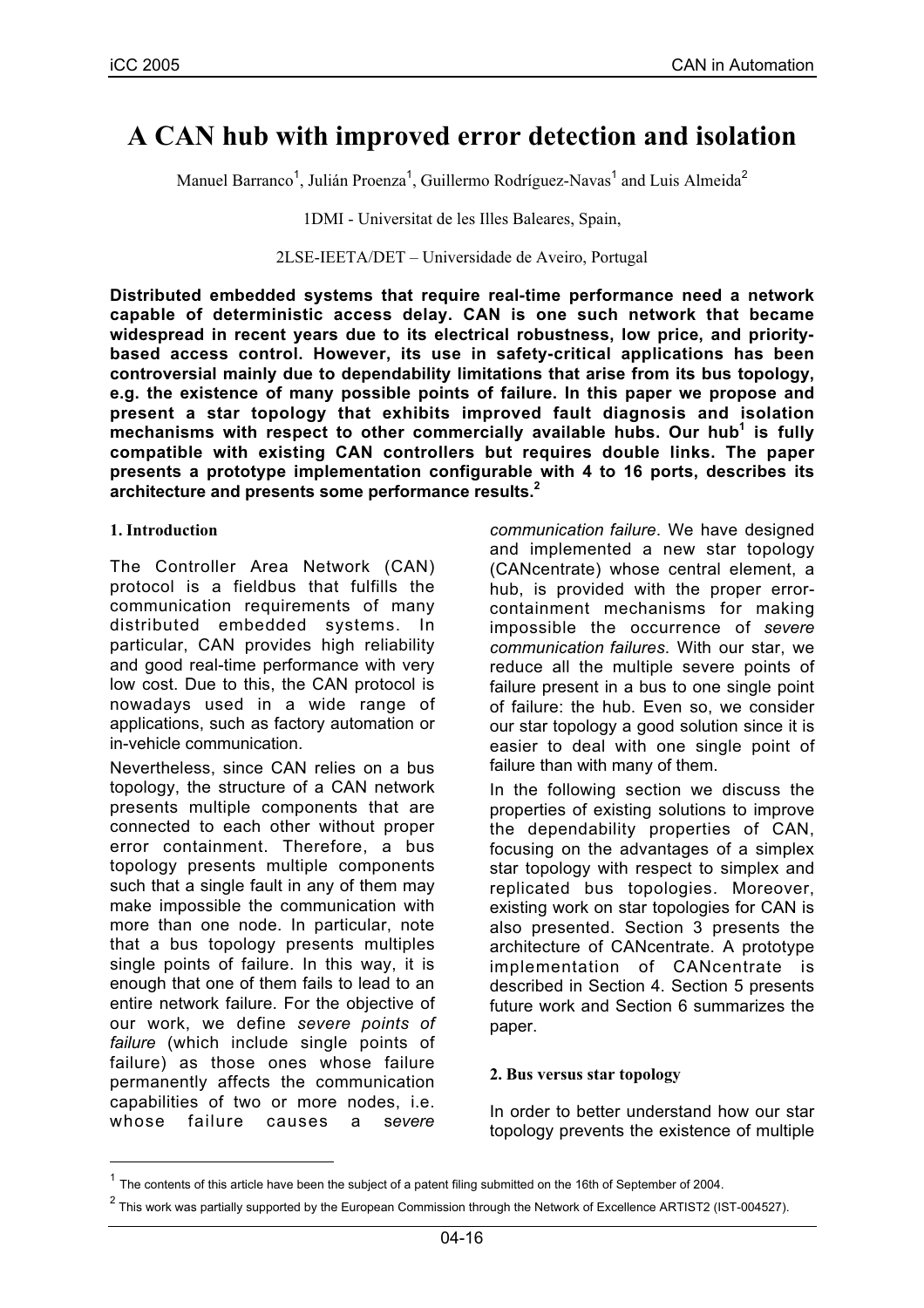components in the network such that a single fault in any of them may cause a severe communication failure, it is necessary to specify the different kinds of faults that may happen in the components of a CAN network. These kinds of faults are three. On the one hand, *stuck-atdominant* faults and *stuck-at-recessive* faults that occur whenever a given element (a node or a medium) issues a constant dominant bit or a constant recessive bit respectively. Notice, however, that only stuck-at-dominant faults may cause a severe failure. On the other hand, *bit-flipping* faults occur whenever a given element has an uncontrolled behavior in the value domain and constantly sends arbitrarily erroneous sequences of bits. See [1] for a thorough discussion about these faults.

Some of these faults can be confined in bus-based CAN systems, up to a certain extent, using techniques that are already known. These techniques rely on the use of *replicated transmission media* (like the one proposed in [2]) as well as on the use of *bus guardians* [3]. However, even if these solutions are used together in the same system, they still allow multiple components to cause severe failures of the communication system. This is because common mode failures may affect both replicated media, as well as any bus guardian and its node. Thus, alternative solutions have been researched, namely those based on a star topology.

In a star topology, each node is connected to a central element, the *hub*, by its own *link*. The hub is a natural element to enforce the necessary error containment by isolating the appropriate hub's port when detecting a faulty link or a faulty node. Furthermore, the independence between the hub and the nodes is completely ensured. However, even though the star topology provides a good basis to improve the dependability of the communication system, the adoption of such a topology is not enough. Additional mechanisms should be included in the hub in order to diagnose and isolate faulty components that may cause a severe communication failure.

Some star topologies for CAN can be found in the literature, namely passive star topologies [4] [5], active star topologies [4] [5] [6], as well as the StarCAN protocol [7]. However, any of these available star topologies for CAN either do not address severe communication failures [4][5][7] or deal only with stuck-at-dominant faults [6]. Thus, almost all these star topologies behave as a bus with enhanced resilience to spatial proximity faults. Moreover, they present additional drawbacks. First, some of them impose strong bit rate and cabling length limitations (mainly passive stars and the stars presented in [6]). Second, StarCAN is not compatible with Commercial Off-The-Shelf components (COTS) and does not preserve the dependability properties of the CAN protocol. Third, the active star topologies presented in [6] even though addressing stuck-at-dominant faults, need a significant amount of time for diagnosing them.

In contrast, we have designed and built a new star topology, called CANcentrate, that overcomes these drawbacks and which focuses on achieving the goal specified above, i.e. to detect and isolate faulty components that may cause a severe communication failure.

## **3. Design of CANcentrate**

In the CANcentrate architecture, each node is connected through a dedicated link to a different port of a central hub. In this way, a node together with its dedicated link constitute an errorcontainment region. From the hub perspective, a permanent fault within a given error-containment region manifests as a permanently faulty port. Therefore, the hub can prevent a severe failure by diagnosing and isolating any permanently faulty port. It is worth noting that the hub only diagnoses and isolates the kind of faults that may provoke a severe failure (stuck-at-dominant faults and bit-flipping faults). In addition, it is also able to detect stuck-at-recessive faults and includes a reintegration policy for re-enabling each port (previously isolated) after a period of inactivity is observed in this port.

Additionally, the preservation of all the CAN specifications is a requirement that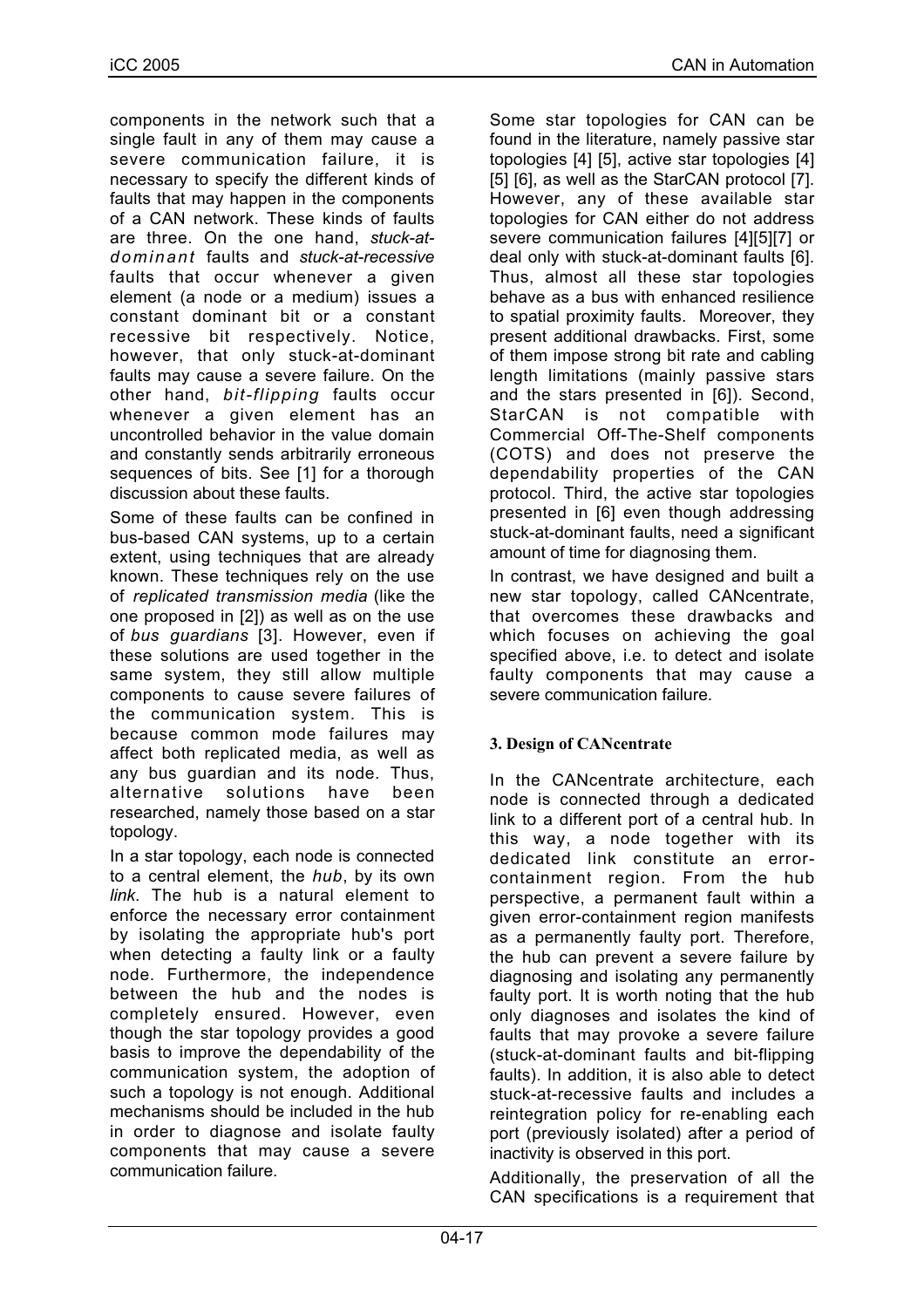was imposed on the design of the hub. The preservation of the CAN specifications allows keeping all the CAN properties related to dependability, as well, as the use of COTS components.

The hub is divided into three modules, namely the *Input/Output Module*, the *Coupler Module*, and the *Fault-Treatment Module*. The structure and interconnections of these modules are depicted in Figure 1.



**Figure 1. Internal structure of the hub**

In order to preserve the CAN specifications, the hub replaces the wired-AND functionality of the CAN bus by an AND gate included in the so-called Coupler Module. This AND gate couples all the nodes contributions,  $B_{1,n}$ , and then the resultant coupled signal,  $B_0$ , is broadcast to all nodes.

In what concerns the fault-diagnosis mechanisms and the fault-isolation mechanisms, they are basically included in the Fault-Treatment Module. On the one hand, these mechanisms require the identification of the contributions from every node as well as to be able to independently isolate each contribution. On the other hand, in order to correctly understand (and thus to evaluate) the contribution of each node, the faultdiagnosis mechanisms also need the hub to be synchronized with the CAN nodes at both bit level and frame level.

The identification of each node contribution as well as the capability to independently isolate ports is achieved by using two independent links for each node. One uplink that carries the signal from the node to the hub, and one downlink that carries the coupled signal from the hub to

the node. As depicted in Figure 1, the Input/Output Module includes two transceivers for each node that translate the physical signal into a logical form and vice versa.

Regarding the other requirement needed by the fault-treatment mechanisms of the hub, namely the synchronization at both bit level and frame level, the Fault-Treatment Module basically includes the Rx CAN Module and the Error Flag Generator Module (errorFlagGenerator in the Figure 1). The Rx\_CAN Module uses the basic reception mechanisms of a CAN controller [8] for allowing the hub to keep the synchronization at both levels. It generates the reception and the transmission clocks (clkR and clkT in Figure 1 respectively), as well as a set of signals, *C*, that describes the bit that is currently being observed at the coupled signal (e.g. whether the bit is a stuff bit or not; the location of the bit inside the frame, etc). Furthermore, in order to keep the synchronization in spite of errors that are detectable in the coupled signal by means of the error detection mechanisms of CAN, the Rx\_CAN Module detects and forces the globalization of the same errors that would be detected by a CAN receiver. The error globalization is performed by the Error Flag Generator by means of an active error flag through the dedicated signal *hubTx*.

The *fault diagnosis* and *fault passivation* are carried out by the *Enabling/Disabling* units (*Ena/Dis* in Figure 1). On the one hand, each one of these units has a dedicated *event counter* and an associated *manager module* for each type of fault that must be detected (see Figure 2): the *Dominant Bit Counter* (DBC) and the *DBC Manager Module* for stuck-atdominant faults; the *Non-Acknowledge Counter* (NACKC) and the *NACKC Manager Module* for the stuck-atrecessive; and the *Bit-Flipping Counter* (BFC) and the *BFC Manager Module* for the bit-flipping faults. Each management module basically analyzes the coupled signal, *B <sup>0</sup>* , its corresponding port contribution, *Bi*, and the state signals, *C* from Rx\_CAN, in order to decide how to increase or decrease its corresponding event counter.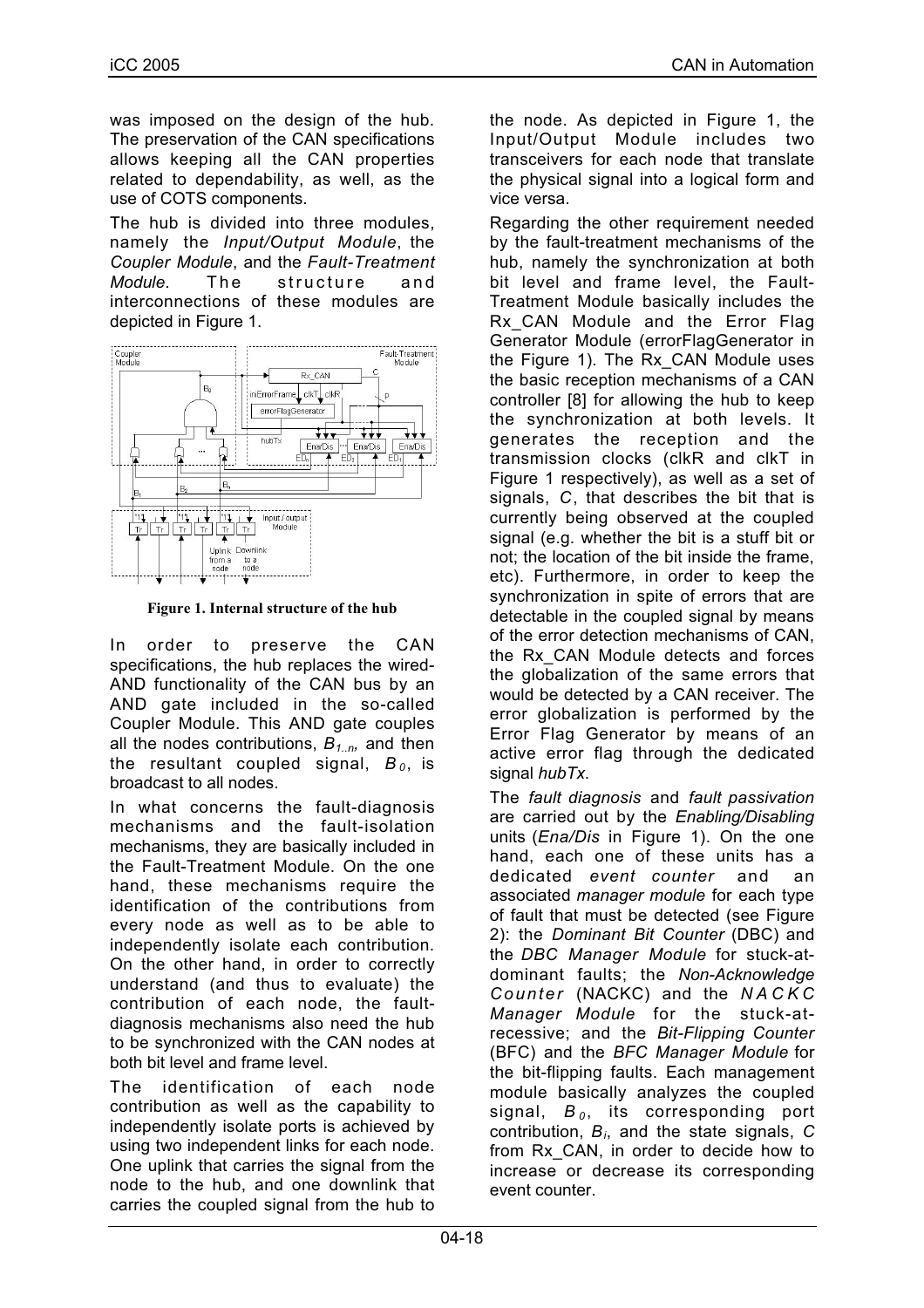On the other hand, each Enabling/Disabling Unit has a *Threshold Control Module* that is aimed at declaring the port as permanently faulty when appropriate as well as to isolate its contribution. The Threshold Control Module takes into account the value registered by each of its corresponding event counters and is programmed with a specific threshold for each of them: the *Dominant Bit Threshold* (DBT), the *Non-Acknowledge Threshold* (NACKT) and the *Bit-Flipping Threshold* (BFT). Whenever any of the event counters exceeds its corresponding threshold, the Threshold Control Module removes the contribution of this port from the system by issuing a logical '1' to the corresponding *Enabling/Disabling* signal, *ED1..n*, which is connected to the OR gate (included in the Coupler Module) that corresponds to the faulty port. In general, this isolation mechanism based on the use of OR gates is similar to the one proposed in [2] to manage, locally in each node, the media redundancy in a replicated bus topology.



**Figure 2. Internals of Enabling/Disabling Unit**

Additionally, in order to increase the tolerance to transient errors, the Threshold Control Module may use a specific reintegration policy to re-enable the port contribution and to allow the operation of all managers again, after a given period of *inactivity* is observed at the port. As depicted in Figure 3, a port is in the *idle* state after the initialization of the hub or when the port is diagnosed as being stuckat-recessive. When a port in the *idle* state sends any dominant bit during the arbitration, in the ACK slot or issues an active error flag, it enters the *active* state. The contribution of a port in the *idle* or in the *active* state is enabled. Note that a port diagnosed as being stuck-atrecessive enters into the *idle* state and its contribution is not isolated. This is because it does not generate errors that propagate to other ports. In contrast, whenever the port is declared as permanently being stuck-at-dominant or bit-flipping, the port enters the *disabled* state and its manager modules are reset. This actually implies that the port is isolated, as well as that the event counters are also reset. However, if during the *disabled* state, 127 bus free occurrences are detected, the port enters again the *idle* state and its contribution is re-enabled.



**Figure 3. Reintegration policy**

## **4. CANcentrate prototype implementation**

This section is aimed at describing the basics of the first prototype of CANcentrate. The experimental platform that has been set up in order to test this prototype is also discussed. Finally the main results of these tests are presented.

## **4.1. Description of the prototype**

The prototype is divided into several parts. Each of them corresponds to a given part or parts of the CANcentrate architecture. When building our prototype, we differentiated the following parts: the Coupler and the Fault-Treatment modules (referred hereafter as the *internal part* of the hub), the Input/Output Module, the links, and the CAN nodes. Next, a general description of the characteristics of each part of the implementation is given.

The *internal part* of the hub has been implemented using the VHSIC Hardware Description Language (VHDL) and the *Xilinx Virtex XCV300-PQ240* Field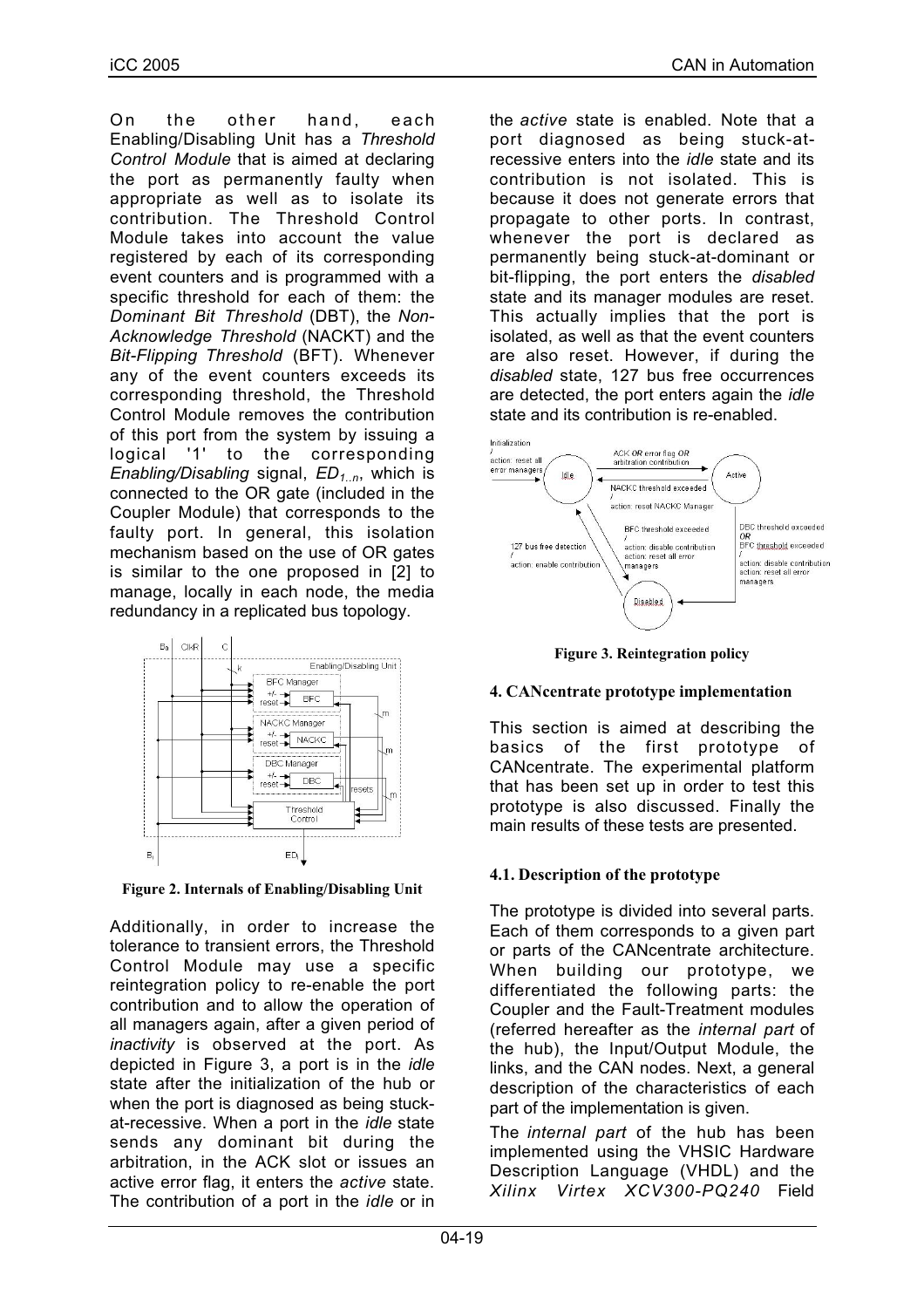Programmable Gate Array (FPGA), which is placed in the Xilinx prototype board *PQ240-100 Prototype Platform* (*HW-AFX-PQ240-100* version).

A dedicated board has been used for implementing the Input/Output Module. This board mainly contains four pairs of Philips PCA82C250 high-speed CAN transceivers and four RJ45 plugs (one plug for each pair of transceivers), so that up to four CAN nodes can be connected to the hub at the same time. The pin CANL (LOW level CAN voltage input/output) and the pin CANH (HIGH level CAN voltage input/output) of each transceiver are then connected to the appropriate pins of the corresponding RJ45 plug. The interconnection between the Input/Output Module and the *internal part* of the hub is made by means of a flat cable, which connects the specific reception and transmission pins of the CAN transceivers with the corresponding pins of the Xilinx prototype board.

One UTP (Unshielded Twisted Pair) Category 5/5e/6 Ethernet cable is used for implementing each link, which is constituted by an uplink and a downlink (as explained in Section 3). Both the uplink and the downlink use two-wire differential lines. The uplink uses the Transmit pair while the downlink uses the Receive pair of the Ethernet cable.

The CAN nodes have been implemented using *CANivete* boards, which are a previous development of the Universidade de Aveiro (UA) for standard CAN applications and implements a typical CAN node based on the Philips 82C592 microcontroller. A small modification was carried out to adapt the standard CAN interface of the CANivete to the double links of CANcentrate, adding a Philips PCA82C250 high-speed CAN transceiver and a RJ45 plug.

## **4.2. Experimental platform**

The prototype of CANcentrate was tested to check its correct operation under errorfree conditions and in the presence of faults, as well as to measure its performance. To perform these tests, an experimental platform was built. Specifically, the issues that were taken into account when devising this platform are the configuration of the application that is executed at the CAN nodes, the configuration of the network and the faultinjection mechanisms. Additionally, two requirements are imposed on this experimental platform: to achieve the maximum network utilization with a given bit rate, and to force an arbitration at the beginning of the transmission of each frame.

The first issue concerning the experimental platform is the configuration of the application that the CAN nodes execute. All CAN nodes run the same program, but with different sets of CAN identifiers. The program is constantly trying to send data frames with different identifiers and different data lengths, in order to test different frames. In addition, for fulfilling the requirement of achieving the maximum network utilization with a given bit rate, the program follows two basic rules: it must trigger a new transmission whenever it successfully transmits a frame and it must restart the CAN controller whenever, due to errors, it reaches the *bus-off* state.

With regard to the second issue of the experimental platform, namely the configuration of the network, it covers several aspects that are related to the nodes, to the links and to the bit rate.

Concerning the nodes, it is worth noting that at least three CANivete nodes are needed for fulfilling the requirement of forcing arbitration to take place in the transmission of each frame. This is because of the CAN controller within the 82C592 micro-controller.

The  $4<sup>th</sup>$  port of our hub was used for faultinjection purposes as will be explained later in this section. Therefore, the network is configured with three non-faulty CAN nodes plus a port for fault injection.

Regarding the other aspects covered in the network configuration, the links and the bit rate, several Ethernet cables of different lengths, as well as different bit rates have been used in order to measure the performance of the network depending on the star diameter and the bit rate. Nevertheless, due to implementation limitations on the clock oscillators of the CANinvete nodes, the maximum bit rate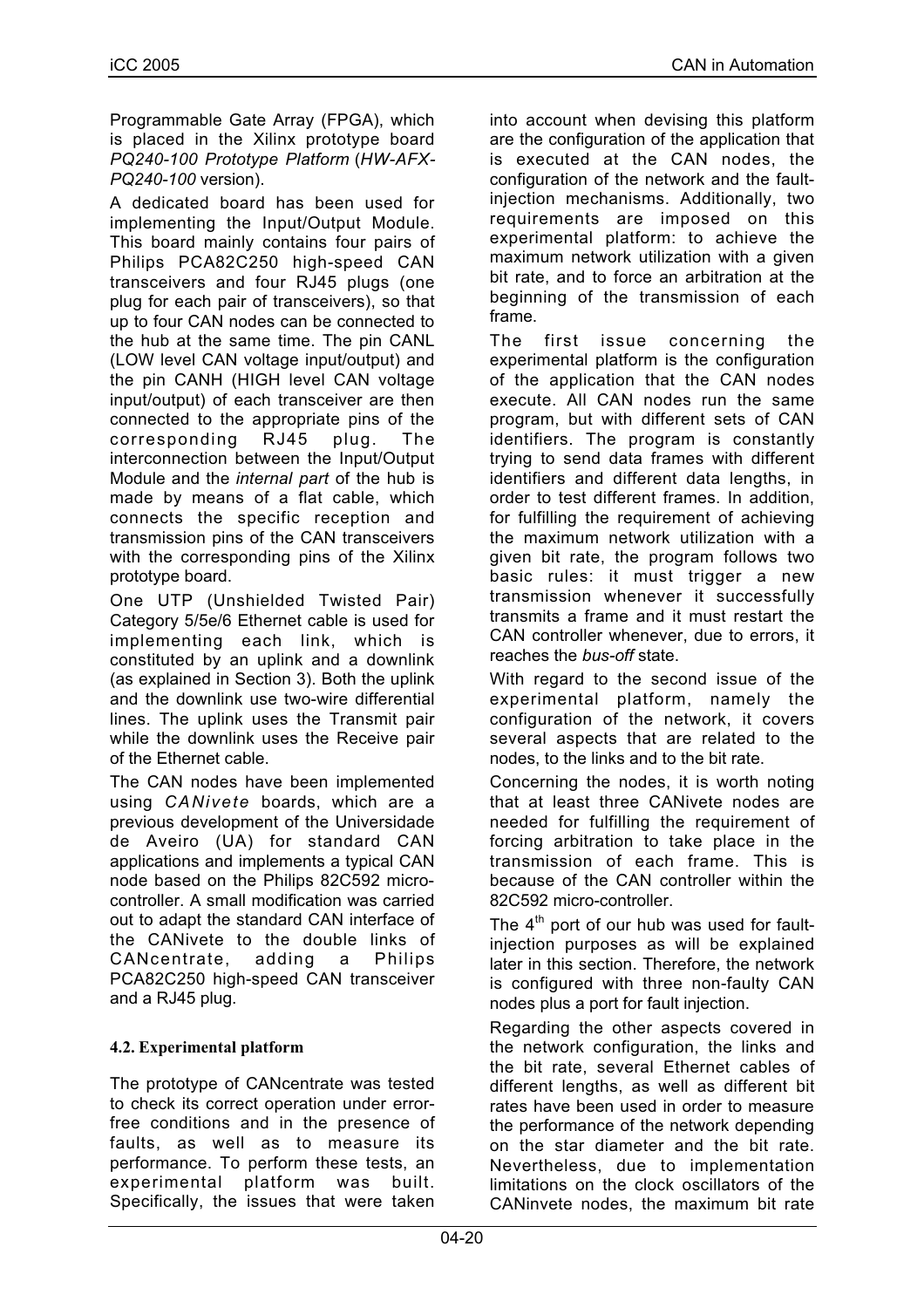that has been used for testing the performance is 690kbit/sec.

Finally, the last issue related to the experimental platform is the set of faultinjection mechanisms that are used to validate the fault-treatment capabilities of the hub. As explained in Section 3, the hub is able to detect permanently faulty ports which present stuck-at-recessive faults, as well as to diagnose and isolate permanently faulty ports which present stuck-at-dominant or bit-flipping faults. Stuck-at-recessive faults can be easily injected by disconnecting the link of an operational CAN node from the hub. However, a more complex fault-injection mechanism is needed for stuck-atdominant and bit-flipping faults.

For injecting these faults, a signal generator device was used to generate different bit stream patterns. Specifically, each bit stream pattern consists of a periodic signal that alternates from the recessive to the dominant value with a given frequency, thus injecting stuck-atdominant and bit-flipping faults as explained in the following Section.

## *4.3. Functional tests*

The correct operation of the prototype under error-free conditions, as well as in the presence of faults was checked by means of several functional tests. The aspects that have been tested under errorfree conditions are the correctness of the:

- Operation of the different state machines that constitute the hub.
- Calculation of the coupled signal upon all node contributions.
- Correct synchronization at bit level and at frame level.
- Assignation of the roles of the nodes after the arbitration phase.

In contrast, the aspects that have been tested in the presence of faults are the correctness of the:

- Increase and decrease of the different event counters during different fault scenarios.
- Detection of ports suffering stuck-atrecessive faults, as well as the isolation

of ports suffering stuck-at-dominant or bit-flipping faults.

Reintegration of ports.

All the issues indicated above were tested at two different levels: at the level of the VHDL design of the hub and at the level of the physical network. However, each one of these two levels imposes different limitations. Thus, the different aspects listed above have been tested in different depths at the two levels.

The first level of testing, i.e. the functional test of the VHDL design of the hub, was done by means of the simulation tool *ModelSim XE II 5.7g* (provided by Mentor Graphics Corporation). Several simulations were done in order to check all the issues specified above and, in all cases, the operation of the hub was correct. Special attention has been paid to check the correct operation of the different state machines that constitute the hub, as well as their correct mutual interaction.

In what concerns the second level of testing, physical limitations in the layout of the FPGA board discourage an exhaustive test of all the state machines that constitute the hub. In contrast, many more fault scenarios can be injected at physical level than at simulation level.

For this physical level of testing different parts of the physical network have been observed by means of a logical analyzer and a digital oscilloscope. In particular, the ports of the hub were observed in order to know which is the contribution of each node as well as the value of the coupled signal. Since the Rx CAN Module and the Enabling/Disabling units are key modules for synchronizing the hub at bit level and at frame level, as well as for diagnosing and isolating faulty ports respectively, they have also been observed.

For physically testing the correct operation of the network under error-free conditions (like during the phase of the tests of the VHDL design), the correct calculation of the coupled signal, the correct synchronization at bit and at frame level and the correct roles assignment during the arbitration phase have been checked.

With regard to the physical testing of the fault-treatment mechanisms the hub implements, extensive tests that include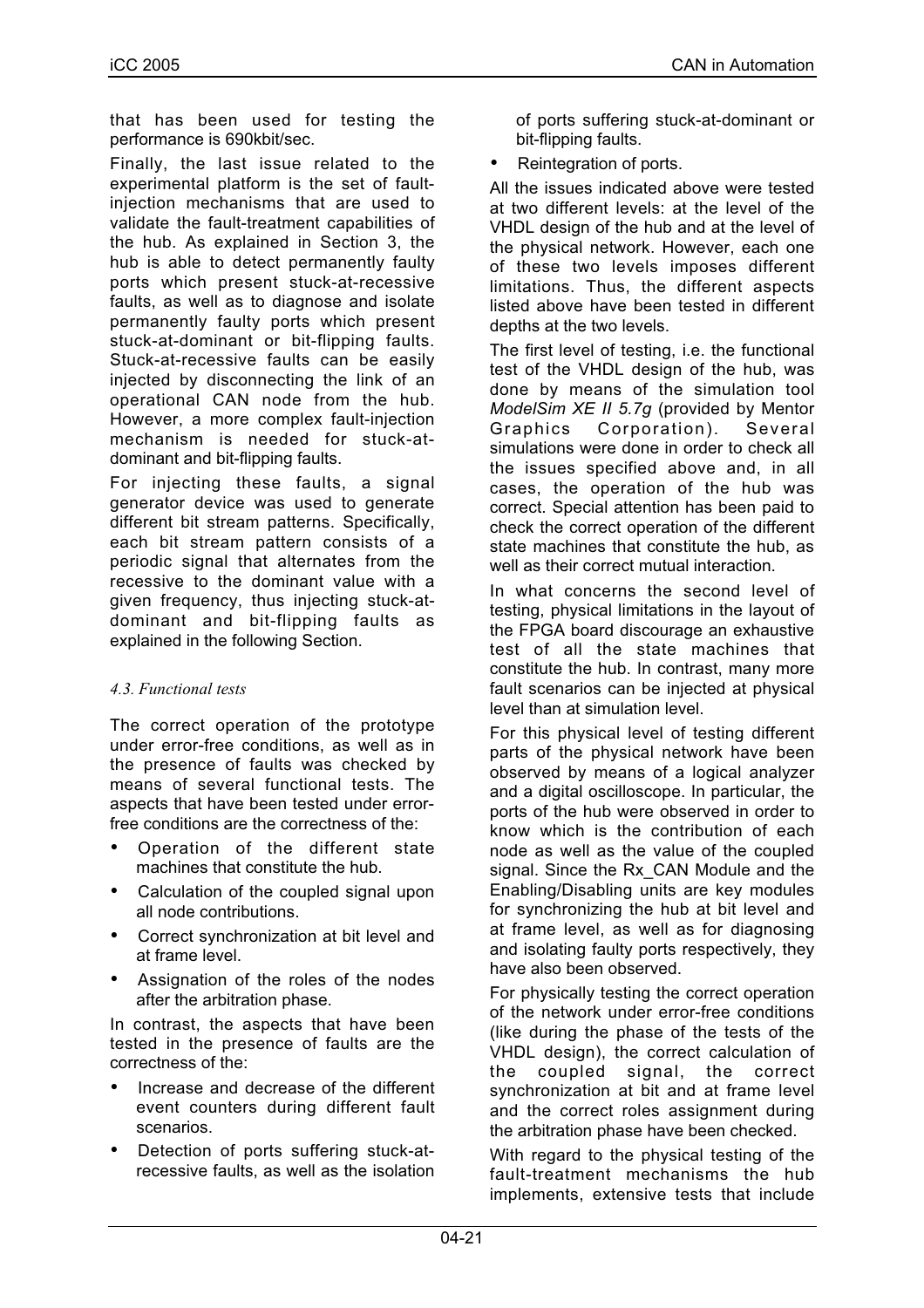stuck-at-recessive, stuck-at-dominant, bitflipping faults and the reintegration policy have been performed.

Specifically, in order to physically test the actions carried out by the hub in the presence of stuck-at-recessive faults, the link of a previously operating node has been mechanically disconnected. When the link is disconnected a transient bitflipping behavior is observed in its corresponding port. However, these erroneous bits are not enough for leading the hub to isolate the port. In contrast the contribution of the port quickly stabilizes to the recessive value and then, the hub indicates that it is stuck-at-recessive.

For physically testing the operations the hub performs in the presence of stuck-atdominant faults, the signal generator was used to transmit a periodic signal that keeps the dominant value during many frames. It was observed that the hub correctly increases the appropriate event counter and isolates the corresponding port whenever the pertinent threshold is exceeded.

In what concerns the fault-diagnosis and fault-isolation operations the hub performs in the presence of bit-flipping faults, two kinds of techniques for injecting them have been used. On the one hand, a bit stream, which has random values, was injected by means of mechanically connecting/disconnecting a given link into its plug. On the other hand, the signal generator was used for injecting a bit stream that changes from the recessive to the dominant value with different frequencies that do not match with the bit rate the nodes use for communicating. In both cases, the beginning of the bitflipping injection was randomly chosen. Many tests were performed with both techniques and in all situations the results were correct.

Finally, for the physical testing of the reintegration policy, the state of a given port was observed in different situations. After this port was isolated due to a stuckat-dominant or a bit-flipping fault, a recessive value was forced in this port by disconnecting its link or by compelling its node to send recessive bits. In these cases, the hub re-enabled the contribution of the port, which agrees with the

expected behavior related to the reintegration policy.

#### **4.4. Performance measurements**

In what concerns the performance tests, some measurements have been made. The values of the FPGA device utilization needed for implementing the hub prototype (with 4 ports) are: 758 out of 3072 slices, 278 out of 6144 Flip-flops, 1396 out of 6144 LUTs, 91 out of 170 IOBs, 4 out of 4 GLCKs. The extra delay introduced by the *internal part* is 35 ns, whereas the average value of the extra delay introduced by the entire hub is 155 ns. Notice that the value of the extra delay introduced by all the hub is of the order of *1/6* of the bit time when operating at the higher bit rate allowed in CAN [10] (1Mbit/sec). In addition, the *internal part* of the hub has been also built with 16 ports. The values of the FPGA device utilization in this case are: 2534 out of 3072 slices, 869 out of 6144 Flip-flops, 4662 out of 6144 LUTs, 91 out of 170 IOBs, 4 out of 4 GLCKs. It has been observed that the extra delay introduced by the *internal part* of the hub does not visibly depend on the number of ports it is provided with. Finally, several Ethernet cables of different lengths, as well as different bit rates have been used in order to measure the performance of the network depending on the star diameter and the bit rate. As said before, due to implementation limitations, the maximum bit rate that has been used is 690kbit/sec. At this bit rate, the maximum star diameter that was used without generating errors is 70 meters which implies a negligible reduction in length when compared with a CAN bus operating at the same bit rate (maximum length of approximately 80 meters) [10]. Moreover, remember that in a star the maximum length applies only to every pair of links, thus the star increases the capacity to interconnect nodes when compared with the bus topology [1].

## **5. Future work**

Currently, there is on-going work to improve the fault-tolerant characteristics of CANcentrate. Specifically, we are